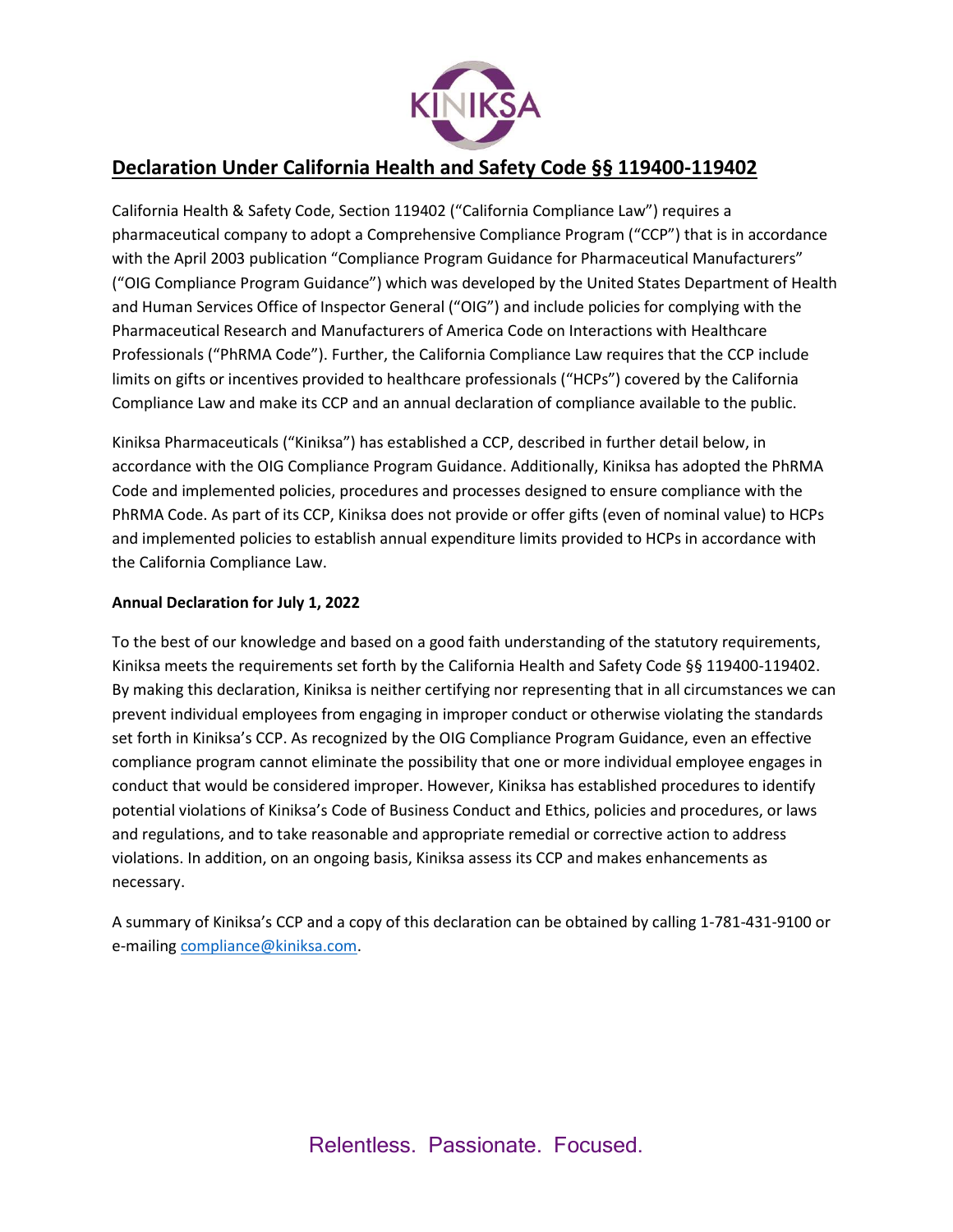

# **Kiniksa Compliance Program Overview**

### **Leadership and Structure**

## **Chief Compliance Officer**

Kiniksa's compliance program is led by our Chief Compliance Officer, who is responsible for administering all aspects of Kiniksa's compliance program. The Chief Compliance Officer is a member of Kiniksa's senior management team and makes regular reports regarding compliance matters to Kiniksa's Compliance Committee and Board of Directors.

### **Compliance Committee**

Kiniksa has established a Compliance Committee, made up of senior leaders from across the organization and chaired by Kiniksa's Chief Compliance Officer. The Compliance Committee provides oversight and support for Kiniksa's compliance efforts and meets on a regular basis to discuss compliance matters, including assessment of Kiniksa's compliance program, developments in the legal and regulatory environment, compliance risk areas and improvements to Kiniksa's compliance program.

### **Written Standards**

Kiniksa's Code of Business Conduct and Ethics sets forth core guidelines and requirements to help Kiniksa employees comply with company policies, applicable laws and regulations, promote integrity and the highest standards of ethical conduct and address common ethical situations. In addition to the Code of Business Conduct and Ethics, Kiniksa maintains policies and procedures that guide Kiniksa employees and contractors in their day-to-day activities. Kiniksa policies and procedures are designed to ensure that interactions with healthcare professionals ("HCPs"), healthcare organizations ("HCOs") and government officials are appropriate; and therefore, encompass relevant laws, regulations, and industry codes, including, but not limited to, the PhRMA Code. Kiniksa regularly reviews and updates its policies and procedures to ensure ease of comprehension, incorporate changes to the law and industry codes.

#### **Education and Training**

Kiniksa regularly provides compliance training to all Kiniksa employees through live and web-based programs. Compliance training covers Kiniksa's Code of Business Conduct and Ethics, policies and procedures, industry rules and guidelines, including the PhRMA Code and a variety of federal and state laws and regulations that impact the way Kiniksa conducts business, including, but not limited to, the False Claims Act ("FCA"), the Anti-Kickback Statute ("AKS"), and Federal and State transparency and disclosure requirements. New Kiniksa employees are required to receive compliance training as part of their initial training program, and employees receive on-going compliance training on a routine and periodic basis.